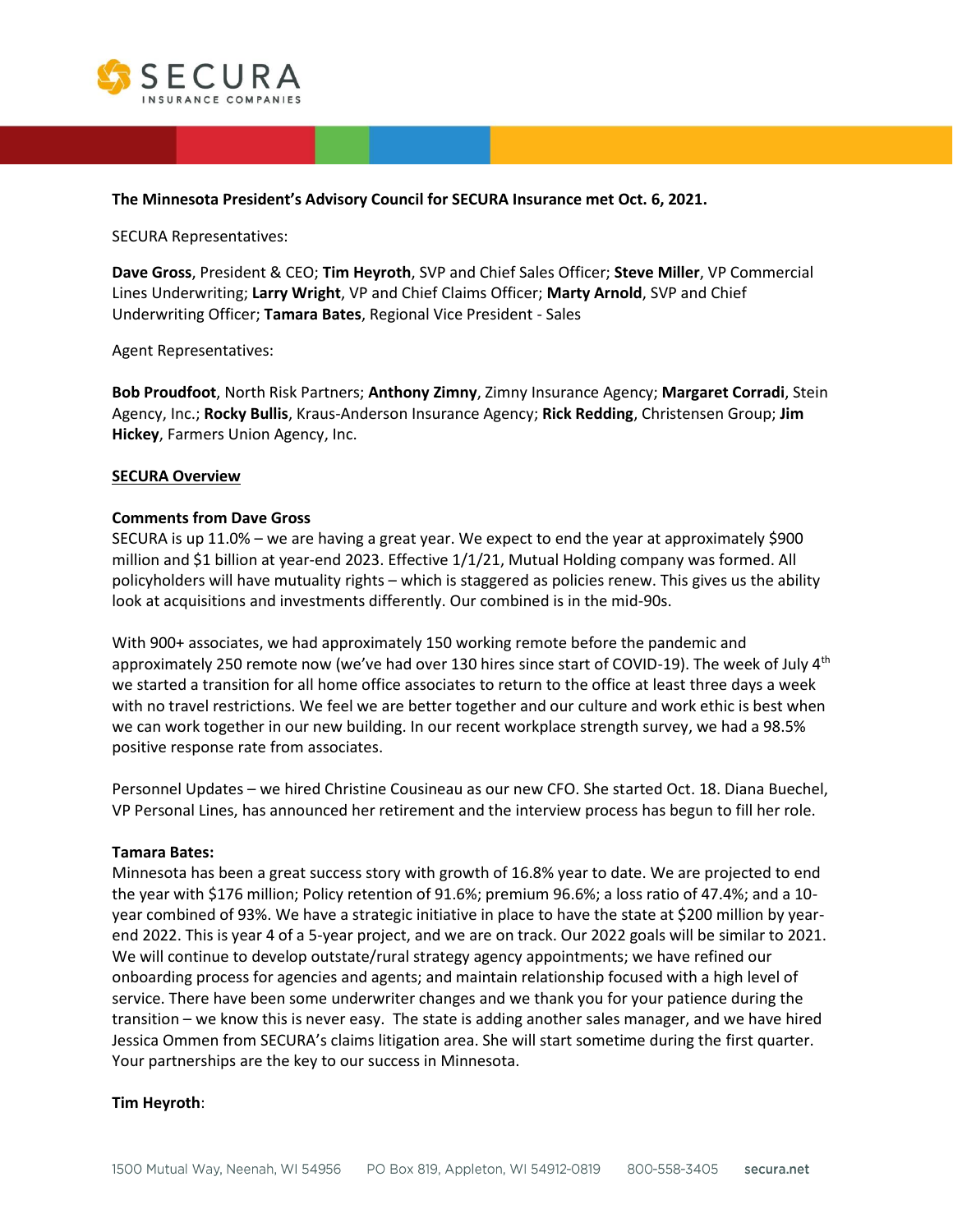Year-to-date companywide growth is up 11.0%, which is exceptional; (new/retention/rate – all three are solid). Retention outperforms plan (premium in low 90s and policy retention around 90). Our rate plan was 3%, and we are at 3.3% and planning for less than 3% next year. We've had over \$100 million new business this year. All lines of business are doing well in all states – all are exceeding plan except Personal Lines, which has had positive growth but not at plan (all states exceeding plan except KS).

SECURA BizLink: 75% of eligible business is received through BizLink, with an 89% satisfaction rate; BizLink continues to evolve and will develop more customer experience (straight through processing as well as other enhancements). \$8 million booked with 200+ classes. We are looking into an agency integration pilot (API's)/pilot Tarmika.

Top Initiatives: We have a modernization initiative to allow us to implement new technology for the future. SL300 (Specialty Lines 300) – how to grow this segment. We are projected to hit \$100 million this year. Our plan is to take Specialty Lines to \$300 million (current states and state expansion). We went live in Pennsylvania with Specialty Lines 10/1 (our first new state since 2006). Commercial Lines will follow in PA in 2022. We are building out an additional state expansion plan – more to come; no time frame at this point, and it may be by product segment for a specific state.

### **Marty Arnold**

All four business units are in good shape and profitable; 3 of 4 business units are growing in the double digits. All four are planned to grow next year; all profitable; by size (premium volume): Commercial; Personal/Farm-Ag/Specialty Lines. Specialty Lines may hit \$100 million by year-end.

Premium make up = CL 48%; PL 20%; FL/Ag 19%; SL 13% - but most rapidly growing

### **Steve Miller**

We will end 2021 at \$420 million in Commercial Lines; 9% growth. We are adding 22-24 underwriters to staff. Current workload is in good shape heading into the fourth quarter. New business is up 30% over 20. The state is stable but evolving, and we have capacity. The 10-year combined for Commercial Lines is 85%. We have a hit ratio initiative – 2<sup>nd</sup> highest hit ratio and lowest declination ratio (MN). Construction is 33/34% of our book. We are growing transportation – heavier truck. We feel the retail industry is shrinking. Manufacturing is only 10% of our book. We have four Risk Management Consultants in the state. They are working on product liability appetite; property up to \$55 million per location, and go to reinsurer for more capacity.

Service center – We signed a contract with Applied; Specialty Lines will be included at some time.

## **Larry Wright**

Minnesota has had \$16 million weather losses; \$50.2 million companywide. There were three storms in the state – the 6/8 storm was 444k; 6/17 storm was- \$3.8 million; 7/27 storm was \$1.3 million. Jon Pals is a Field Supervisor who lives in Woodbury. We currently have five field reps in state, and we are actively looking for another – please send referrals if you have any.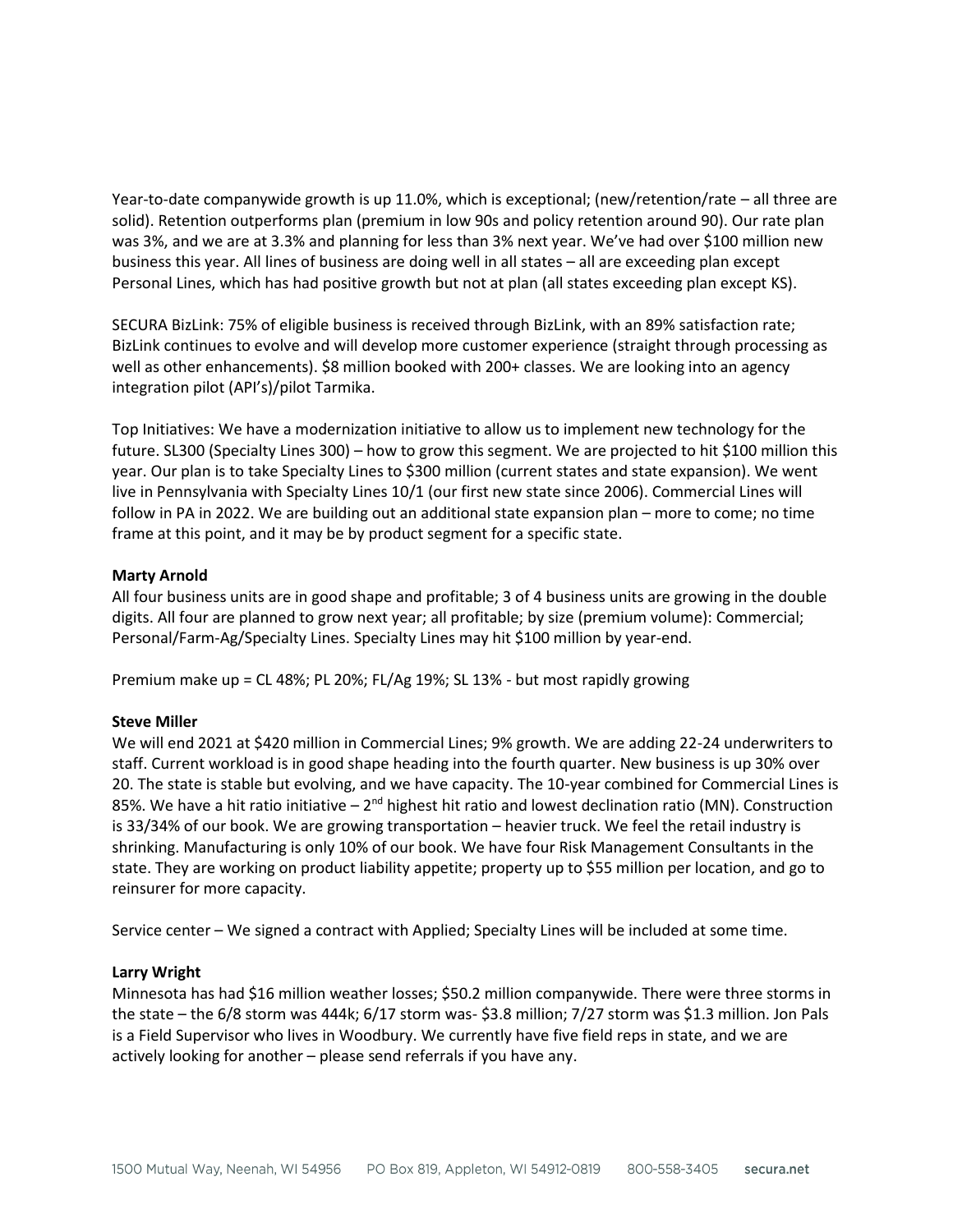Jean Timm, Manager – Claims Customer Service, retired at the end of 2020, and Heidi Christensen has replaced her (she is also responsible for Roadside Rescuer). Tony Brecunier (VP of Workers Compensation) will be retiring at the end of 2021 and John Oehler has been selected as his replacement – we will try to schedule travel for John.

# **Specialty Lines**

## *(Agent comments with SECURA responses)*

- 1. **Comment:** You have a limited number of classes, so you aren't always front and center when we are writing something. Would you consider writing the following: **Response:** 
	- a. Assisted living facilities: We are not a market for Assisted Living facilities.
	- b. Bed & Breakfast: This is a class of business we are currently doing research on and may look to offer coverage on these in the future.
	- c. VRBO (foremost & AO will write): This class is similar to Bed and Breakfast, so we will keep you posted in the future if we start writing this class.
	- d. Home health care: Today we write companion care exclusively, but we are going to be offering coverage for risks that do some limited skilled nursing care in the near future. We will let you know when we start writing these risks.
	- e. In-home daycare: We have consciously chosen to stay out of this market. The biggest exposure we are concerned with is Abuse and Molestation coverage.
	- f. Work Comp on tree trimmers: This is a very difficult class to write Workers Compensation on successfully due to the type of injuries that may occur on these risks, therefore we will not be a market for this class.
	- g. Life Sciences product: At this time, we do not write in this space due to the products liability exposure a lot of these risks represent.

### 2. **Comment:** We would like to see misc. professional liability. **Response:** This is an offering we are researching, and we are looking to add to our appetite in the near future.

- 3. **Comment:** It seems like your competition has broader coverages on the same classes. **Response:** Thank you for this feedback. We feel our WRAPs and coverages are right in line with our core competitors, but if you have specific examples of coverages we do not offer today please send an example to your sales manager or underwriter.
- 4. **Comment:** You write what everyone else writes. **Response:** We do not disagree that we do have a similar appetite as others, however we are looking to add more unique classes in the future. Also, we feel that very shortly our technology will give us competitive advantages when we offer Straight Through Processing out of Bizlink for our specialty classes.
- 5. **Comment:** You have too many applications. **Response:** Thank you for this feedback. We are constantly working to improve on our questionnaires where we are only asking the questions we NEED to have and not questions that are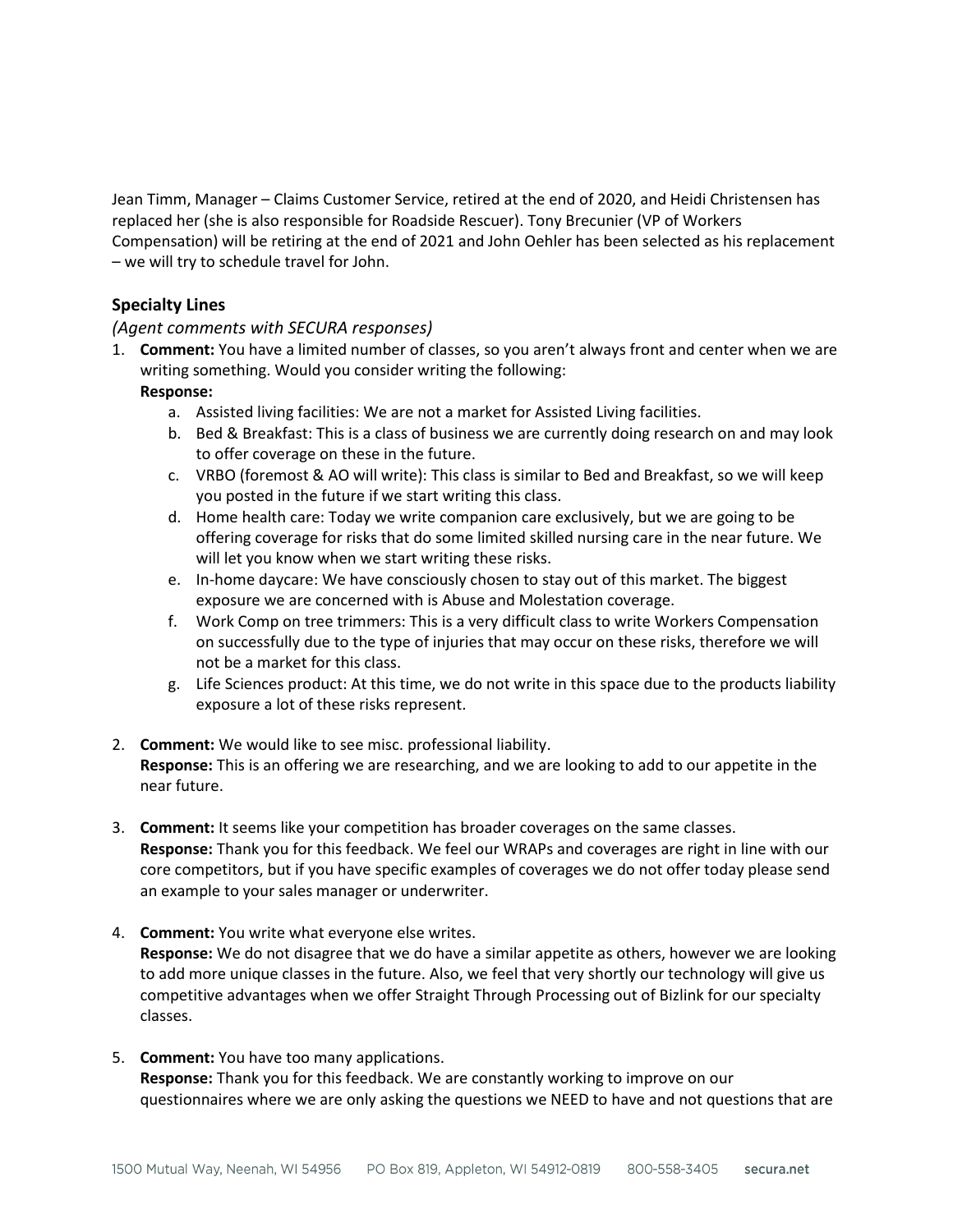only NICE to have.

6. **Comment:** We don't know enough about Specialty Lines. **Response:** If you have any questions on what we do, please contact your sales manager and we would love to put something together with your agency where we can let more people know what we have to offer.

SECURA Academy can assist you and your office with training on our Specialty Lines appetite and coverages. Please view our upcoming webinars by clicking this link: [https://secura](https://secura-academy.adobeconnect.com/admin/show-event-catalog?folder-id=1082995370)[academy.adobeconnect.com/admin/show-event-catalog?folder-id=1082995370](https://secura-academy.adobeconnect.com/admin/show-event-catalog?folder-id=1082995370)

7. **Comment:** You have to pick classes carefully if the insured does more than one type of business you don't want.

**Response:** We agree that some specialty risks have many exposures. We are always willing to have a conversation with you to help us understand what the insured is really doing. We try not to "black box" underwrite where the rules are so black and white with no room for negotiation.

8. **Comment:** You are easy to work with. **Response:** Thank you for this compliment. We are a firm believer that if we are easy to do business with we will get more opportunities from our great agency force.

## **Commercial Lines**

### *(Agent comments with SECURA responses)*

- 1. **Comment:** We have no issues with your tiered approach to the Communicable Disease exclusion. **Response:** Thank you for the feedback. We strive to take a balanced, sensible approach to this issue. If you have any questions regarding our tiered approach to applying the Communicable Disease Exclusion, please call your underwriter.
- 2. **Comment:** For manufacturing, we feel this is tougher for regionals. You want what every other carrier wants. You need a broader appetite and need to differentiate yourself. Many times the states you can write in limits eligibility. Also, many times the fire protection class is a hindrance on writing these with you.

**Response:** All of the items captured in the meeting notes for manufacturing risks are things we do recognize as the challenges we face when entertaining manufacturing risks. We want to expand our appetite in this area, and we are working hard on doing just that. We have researched and trained our underwriters on the nuances of underwriting manufacturing risks with varying product liability exposures. However, admittedly, we still have more work to do and we are continuously working to expand our appetite and comfort level on manufacturing risks.

3. **Comment:** You have too many supplement apps.

**Response:** Thank you for your feedback. It is rare that we will require two or more supplemental applications for one account, but it certainly will happen from time to time depending on the coverages requested. We continuously evaluate our need for additional information while being a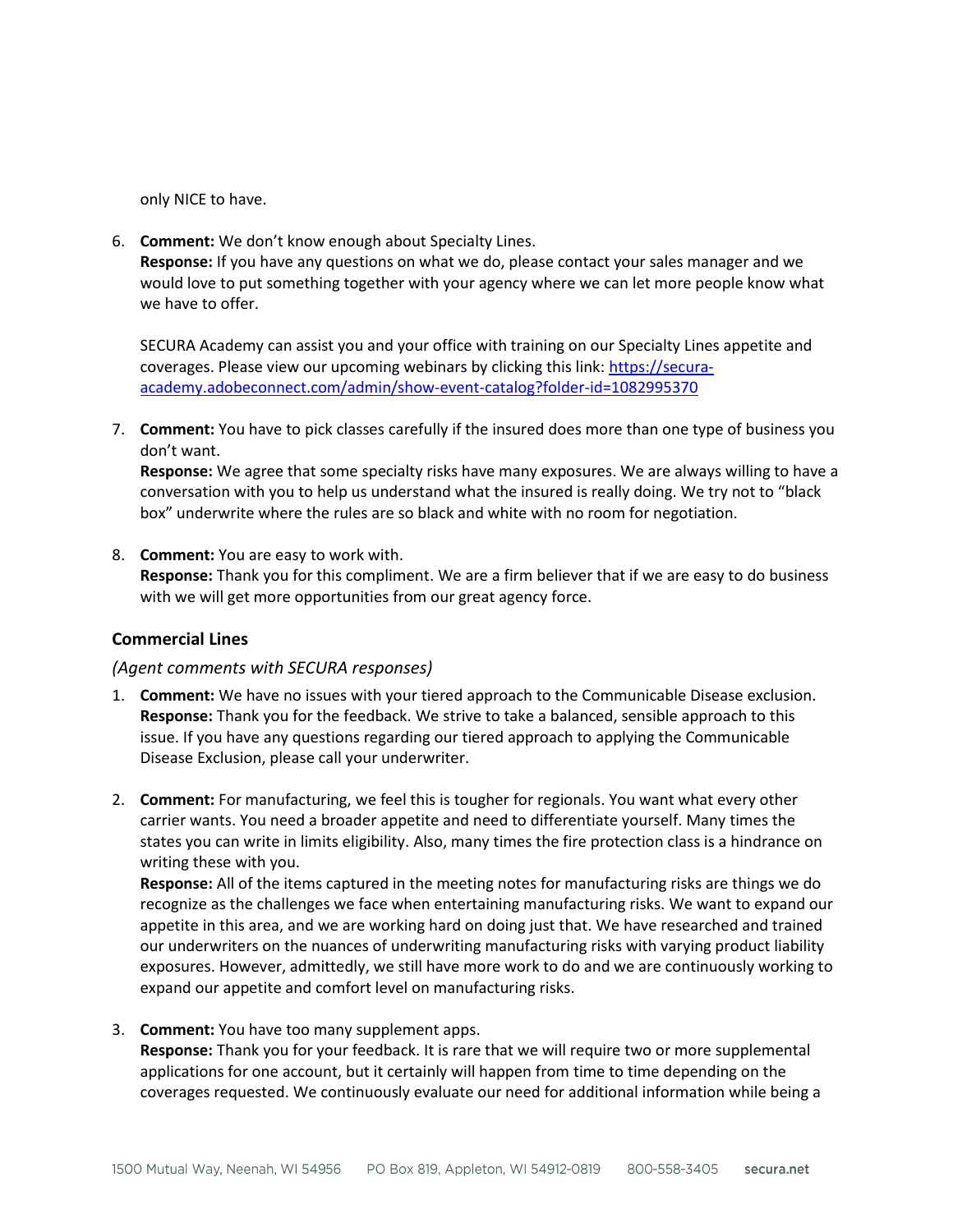market that is easy to do business with.

- 4. **Comment:** Business Income actual loss sustained use percentage for up to X amount of sales, etc. If they don't qualify for this, then worksheet (20% contractors). **Response:** Thank you for the feedback. We are currently evaluating our Business Income ALS form, including what size risks we will require a more in-depth worksheet to be completed.
- 5. **Comment:** For umbrella, you nickel and dime on endorsements. **Response:** We appreciate your honest feedback. We do go back and revisit underwriting and pricing decisions we have made on endorsements based on agent and other market feedback. If we find we are largely out of step with the marketplace, we will make adjustments accordingly.
- 6. **Comment:** Primary noncontributory SECURA seems more difficult **Response:** Thank you for the feedback. We have a pending enhancement to review our Umbrella Primary Non Contributory Endorsement and premium charges.
- 7. **Comment:** We appreciate that we have one underwriter for new and renewal. **Response:** Thank you for your positive comments, and we agree that having one commercial underwriter per agent is the appropriate model for both SECURA and our agents.
- 8. **Comment:** We are not using BizLink much. You were too late to the market and we did not have a good initial experience. There are too many underwriter referrals and you need to expand classes. **Response:** We now have over 160 Commercial Lines classes of business live in BizLink, and approximately 200 total when Farm-Ag and Specialty Lines are included. Our focus in 2022 will be on user enhancement upgrades to BizLink based on feedback from our agency force, with an eye toward adding some additional Commercial Lines classes in 2023.
- 9. **Comment:** Is there a different set of underwriters for BizLink? **Response:** Yes, our current workflow is to have two specific Commercial Lines underwriters assigned to handle all BizLink new business and renewals. We believe this approach will provide you with very efficient and fast turnaround time on all your BizLink submissions while allowing your territory underwriter more time to provide exceptional and timely service on the rest of your business.
- 10. **Comment:** We love our underwriter and that she has been consistent. **Response:** Thank you for sharing your honest and positive feedback regarding the work your underwriter does for your agency.
- 11. **Comment:** What are your Service Center plans? **Response:** At this time, we are targeting accounts less than \$10,000 in premium and all Commercial Lines classes, except trucking. The agency can pick and choose which accounts they want placed into our service center, and our services would start any time after a new business is written with us. We currently have a team dedicated to developing our service center, and we will share more information as we get closer to launching.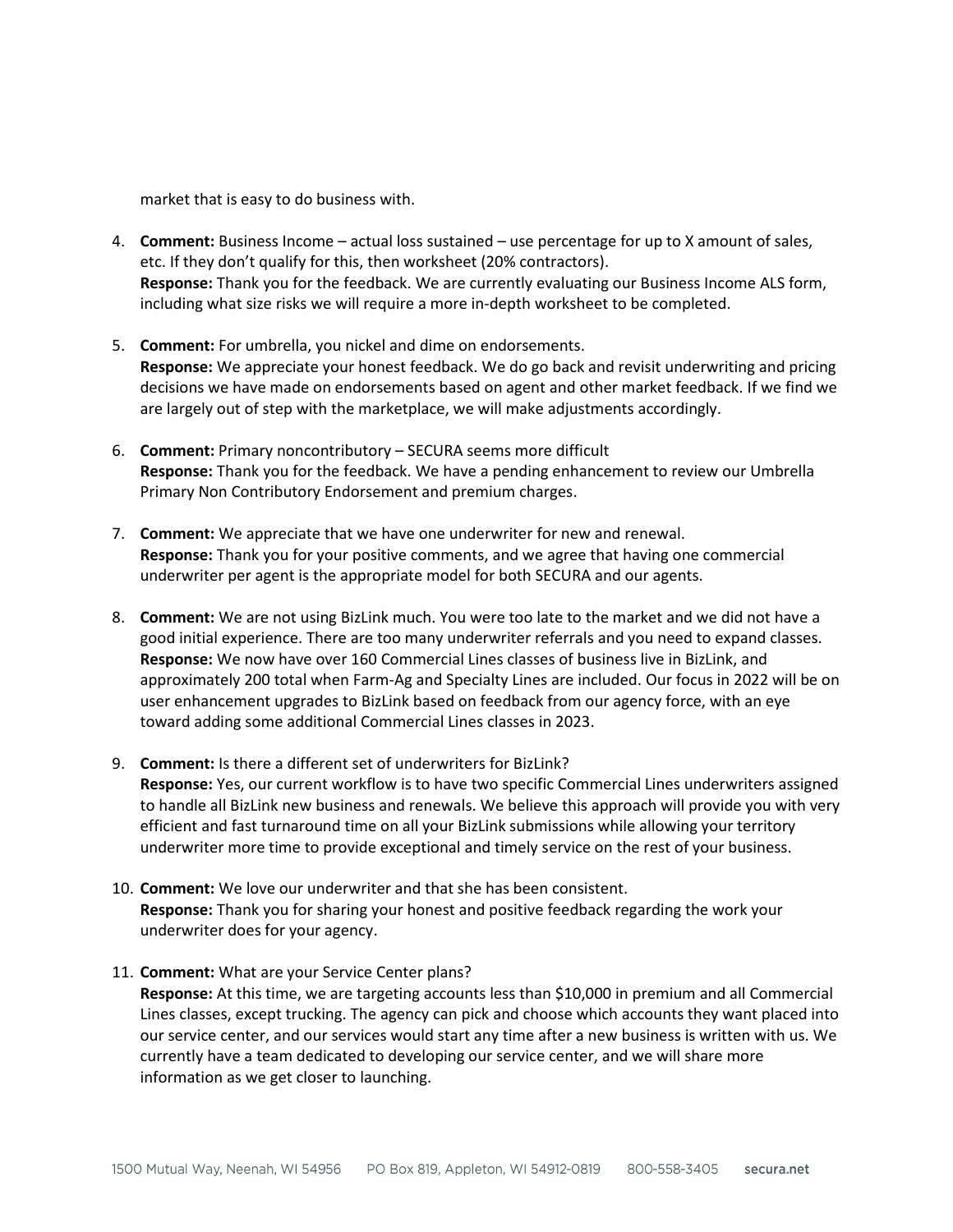- 12. **Comment:** Policyholder/customer relationship is key with Service Centers. Timeliness is a must. **Response:** We have heard this can be a challenge, both from making the insured aware to call the Service Center and in some cases, gaining the agency CSR's trust so that they feel comfortable forwarding their client to the Service Center. Because of this, we want to focus on two things: creating communication and marketing materials for the insured, making it clear which phone number or email they should contact, and hiring and training the best Service Center reps to ensure excellent customer service and smooth transition. Ultimately, we want the service center to feel like and extension of your agency and deliver the top-notch service that your clients' expect.
- 13. **Comment:** We like that expiring pricing is included on quotes. **Response:** Thank you for your feedback.
- 14. **Comment:** Cyber from standard carriers is substandard. **Response:** We have an announcement coming out in the very near future on the new version of our cyber liability product – Cyber Suite. Look for more news on this very soon.
- 15. **Comment:** We would like sell sheets included with proposals received from underwriters. **Response:** Thanks for the feedback. We will remind our underwriters who are not currently providing sell sheets to include them.

### **Personal Lines**

## *(Agent comments with SECURA responses)*

- 1. **Comment:** The biggest hurdle is pricing, especially with youthfuls. **Response:** Work is underway for Minnesota's Jan. 1, 2022 rate change. We review our competitive position as part of our rate review work and understand once we're out of the top 1, 2, or 3 carriers, it's unlikely the quote will be completed in MILE-STONE Link and become a potential sale. Youthful operator pricing is also under review as part of a larger scale project to update/refresh our MILE-STONE rating plan.
- 2. **Comment:** Your pricing is high for toys. **Response:** We will have our R&D team review our toy pricing versus our main competitors.
- 3. **Comment:** We are seeing equipment breakdown included/standard for many carriers. **Response:** Thus far, most agents do not feel this is a necessary endorsement and therefore is not a highly ranked project. If this is costing us new and/or renewal business, please communicate this to your Sales Manager or the Personal Lines Underwriting Supervisor for MN: Kathy Oudenhoven.
- 4. **Comment:** Have you thought about an inland flood endorsement (AO has). **Response:** Yes. We've researched Inland Flood with various reinsurance partners and have a coverage design to align Inland Flood with Water Back up coverage. Based on agent demand, we do not have this as a highly ranked project.
- 5. **Comment:** Please expand what can be scheduled on floaters.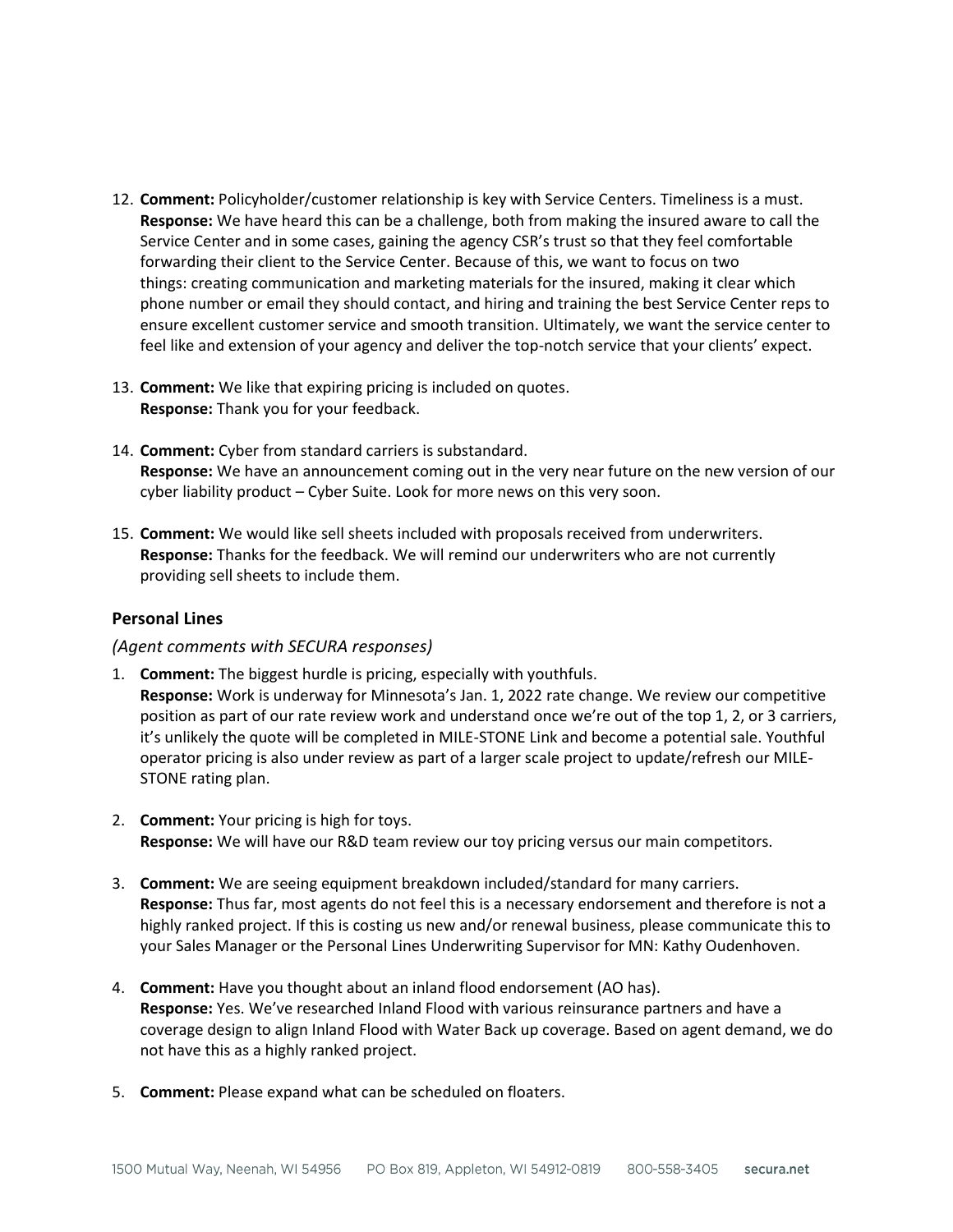**Response:** Please share examples. We offer a wide array of Inland Marine categories.

- 6. **Comment:** Will you offer OEM for vehicles on auto? (Nationwide has) **Response:** We offer Auto Replacement and Repair Cost coverage for new car purchases. Is this a request to offer this endorsement on other vehicles?
- 7. **Comment:** Are you available on comparative rater? You do have to call to get 16-digit code, but with other carriers, you do not. **Response:** Yes, in Minnesota SECURA MILE-STONE rates are available on PL rater, EZlynx, and we soon will integrate with Applied/EPIC given its purchase of EZLynx. Currently, our authentication for comparative rating is based on the 16-digit cd key assigned to each agency. You may call or email Agency Tech Support to get this information: 800-558-3405; option 6 or [agencytechsupport@secura.net.](mailto:agencytechsupport@secura.net) Future enhancements would allow us to move to the username and password authentication like other carriers but we do not have a timeframe for that right now.
- 8. **Comment:** You are not competitive. You also could improve on high end/value homes and increased coverages within (backup \$25k only, etc.). Some carries will do same as coverage A. **Response:** We will have a broader underwriting appetite (higher Cov. A). We'll announce late next year for Minnesota. We continue to invest in product enhancements such as Wave Action and Cosmetic Hail Loss buy back for metal roofs. We're able to write up to \$100,000 in water back up limit with underwriter referral and are researching expanding the endorsement to full Cov A. limit.
- 9. **Comment:** Your issue isn't coverages, it's pricing. **Response:** Please see our response to the first comment.
- 10. **Comment:** We would like you to offer a buy up option for minor violation. **Response:** We need more clarification on what is being asked to fully answer this comment.
- 11. **Comment:** We are seeing cyber protection becoming popular. **Response:** We are considering various options on how best to offer Personal Lines cyber. For example, adding additional cyber coverage into the MILE-STONE Gold ID Theft coverage, with additional limits are available via endorsement. We understand this is a growing concern.
- 12. **Comment:** Follow up to a question asked in 2020 can we get MVR and clue uploads running prior to upload?

**Response:** Automatic interpretation of MVR at quote is currently under construction with an end of 2021 or early 2022 live date.

13. **Comment:** Replacement cost estimator – everyone else uses MSB (more universal), but you don't. You are missing the first look because we are going to other carriers first for evaluation and/or Clue reports.

**Response:** We continue to monitor whether we need to switch from E2Value to MSB. We currently have no plans to do so. E2value is easy to navigate to within MILE-STONE Link.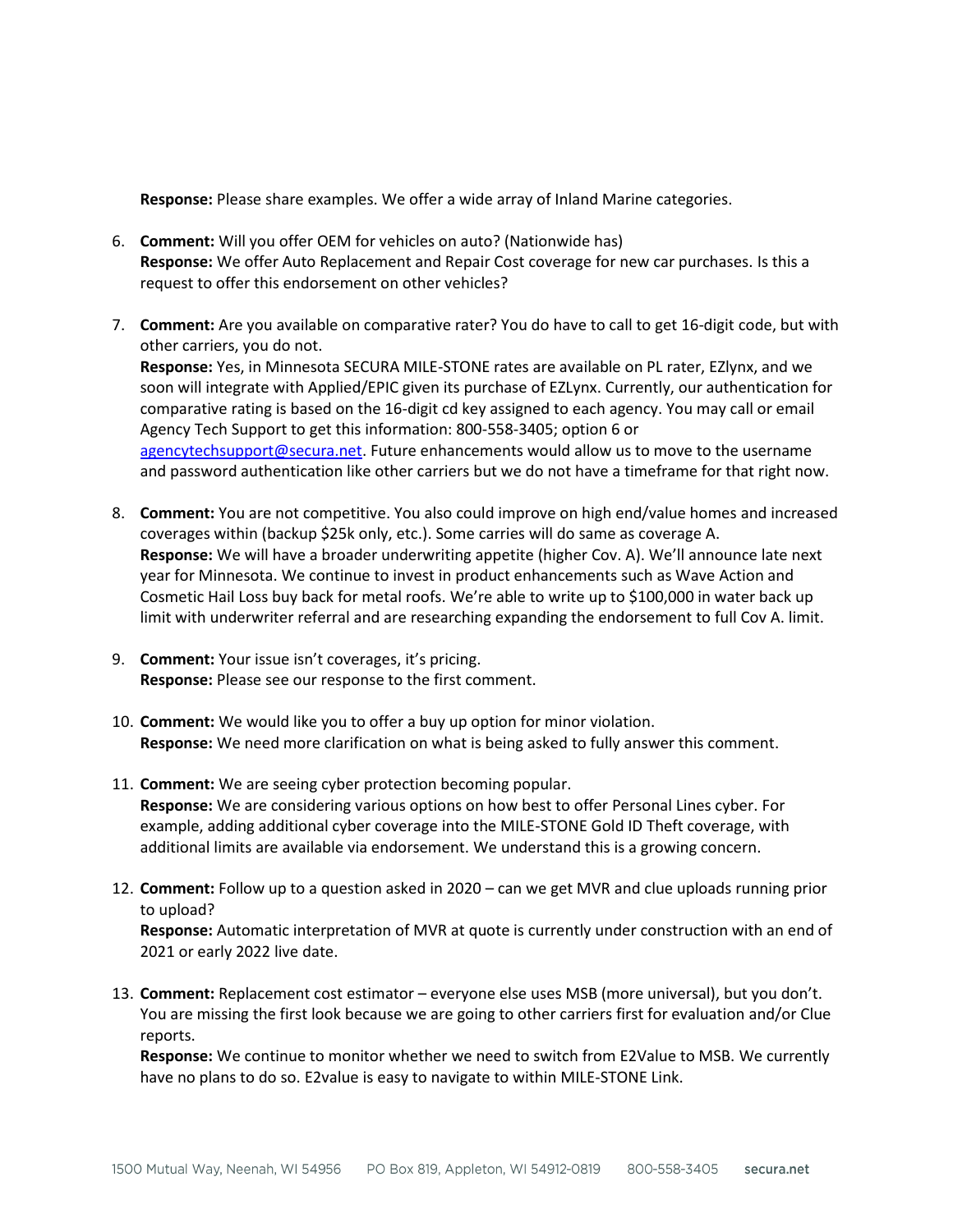14. **Comment:** Will you add a mobile app with access and telematics?

**Response:** A project is underway to update mySECURA from a website to an app. This project just started, so there is no firm live date yet. Regarding telematics, we've tested app-based and plug in devices. The cost/benefit as well as agent demand *currently* does not support an investment in telematics.

15. **Comment:** Do you have a drone exclusion (liability)? Should drones be scheduled? Will you schedule them (property)?

**Response:** Drones are currently covered for property and liability coverage as long as the drone is not used commercially nor carries cargo. We do not schedule drones since they are considered personal property.

16. **Comment:** It would be beneficial to move Hobby Farm underwriting to farm instead of Personal Lines because of their farm knowledge. Also because of the credits available (vary coverage by building).

**Response:** The Personal Lines underwriters are comfortable with Hobby Farm exposures and have our Farm team as a resource for more unique accounts. Sometimes an account could be written with either department and variable pricing is a consideration. Reminder that Hobby Farm accounts use the Insurance Score discount not currently used as a direct discount in the Farm product.

17. **Comment:** We'd like you to write homes written under LLCs – more flexibility in name insured (especially rentals).

**Response:** We do offer an LLC additional insured endorsement in both MILE-STONE and Dwelling Fire as long as the LLC is formed for personal v. commercial reasons.

18. **Comment:** We would like to see you offer ACV or functional replacement cost. **Response:** There is currently low demand for these homeowner options. We'll continue to monitor.

# **Farm-Ag Lines**

## *(Agent comments with SECURA responses)*

- 1. **Comment:** Your rating software is not great. **Response:** We generally receive very positive feedback regarding FarmLink. We would love specific feedback if there are changes we could implement for a more user friendly system.
- 2. **Comment:** Ag reinsurance is tight you don't seem interested in layering programs, which is necessary now.

**Response:** Our \$20 million attachment point fits our target appetite very well on average. We're happy this item was mentioned because it points to a changing market place and a potential opportunity for us to help with parts of risk. It is correct that we are not interested in layering, but we have had success in taking a part of a risk, like buildings, GL, IM, auto, UMB, and due to capacity let another carrier take all inventory. That can work really well to lower our PML on Seed Companies and Food Products manufacturing type risks. It leaves the insured with an insurance program that isn't too confusing and can take advantage of the strengths of individual carriers. Our underwriters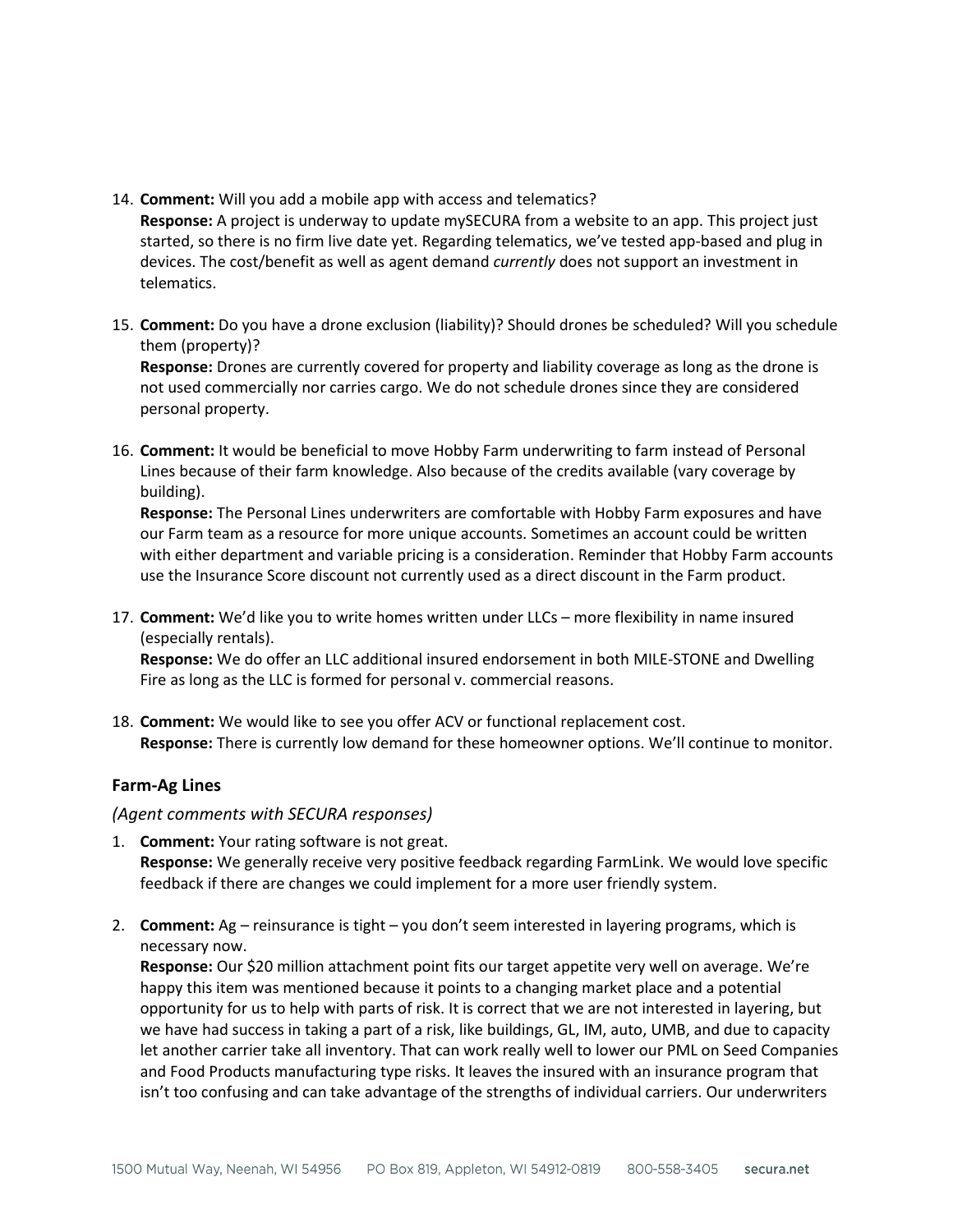like exploring these unique options on your larger accounts.

- 3. **Comment:** We would like you to write in South Dakota. **Response:** This would be a state that we would be interested in entering for Farm, but have no immediate plans to do so in the next year or two.
- 4. **Comment:** You have too many systems (personal, farm, commercial). You need to merge them. **Comment:** We recognize the challenges with multiple systems, and we have tried to implement workflows to make these challenges seamless for agents. Any additional feedback you have to improve these workflows is certainly welcomed!
- 5. **Comment:** Your cosmetic loss endorsement was worded horribly. It was excluded but you can buy back. It wasn't worded properly. Plus, with a rate increase and buying for more premium for an exclusion. Even with the endorsement, you are still restricted in coverages (need remember to add coverage back on/remember – have lost it at renewal).
	- a. Can't pick buildings &/or dwellings
	- b. Should be a discount/most treat that way

**Response:** We reviewed all available approaches to addressing cosmetic loss with pros and cons of each, and we feel we ultimately selected the best approach for SECURA, our agents, and our policyholders. Coverage was not included in the base policy with an option to remove, as not all policyholders desire cosmetic loss coverage. Our approach gives each of our policyholders the choice on if they would want to purchase the coverage on their replacement cost structures. (policyholder flexibility). There is also underwriting flexibility to remove the coverage if there is claim frequency and with the coverage being included in the base policy, that tool would not be available and may subject such policies to nonrenewal. Coverage was developed to be on all farm outbuildings and dwellings written at replacement cost to have a spread of risk for the coverage, which allows the coverage to be priced affordably. We also believe this lessens errors & omission issues with agents having to remember to offer the coverage on a per structure approach. Selection of the coverage on a per structure basis is something we have on our list for potential future development. This may introduce a number of challenges with conversion, increased pricing, and the above-mentioned increase in errors and omissions exposure.

6. **Comment:** We would like an expanded Agribusiness appetite (custom spraying, fuel propane delivery, etc.).

**Response:** We will continue to look for ways to expand our appetite and continue the great success our Ag program has had over the last 11 years. We definitely want to grow this line. We are not looking to expand into Cooperatives and Grain Elevators at this time. That is where other commodity risk like propane and fuel occasionally fall. Our expansion doesn't currently incorporate a Commercial Output Policy and no immediate plans to do so. In short, we will look to expand appetite but not in that direction of the market.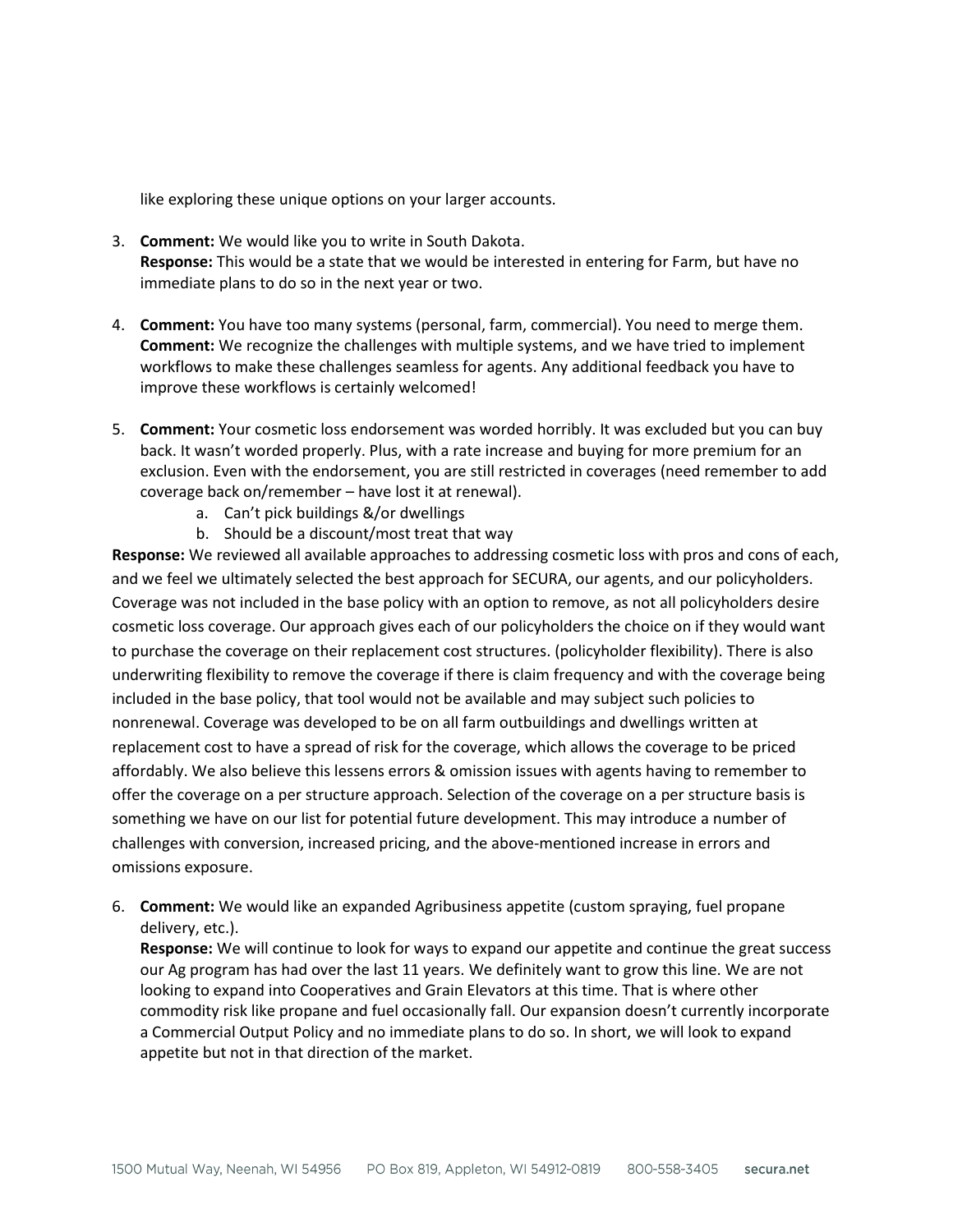- 7. **Comment:** You should offer cyber (for sophisticated businesses not family farms for entity and owners) (RAM has endorsement.) **Response:** We have prioritized cyber as a coverage we would like to offer on our Farm Protector policy and it is certainly on our radar. We do have the means to access cyber coverage today by writing a monoline commercial property policy. We realize this is less than ideal, but is a way for you to access the coverage currently with us.
- 8. **Comment:** Cyber from standard carriers is sub-standard. **Response:** Since cyber is a new coverage, we do agree that the coverage offering has not yet matured with standard carriers and it will take the industry time and loss experience to see the coverage develop. Many carriers are subject to their reinsurance partners' appetite for the coverage with the reinsurers having a more cautious approach given the current frequency of cyber events.
- 9. **Comment:** We would like to process endorsements electronically (premium indication, etc.) **Response:** This is important to us as well! Our current policy system does not make this possible, but we continue to look for ways to offer this to our agents.
- 10. **Comment:** We would love to have FP download (most carriers don't but a few do). **Response:** We would love to have that available but have challenges with the older technology of the Farm policy administration system that are not easily resolved. This is something that is on our radar, but we don't have a target date at this time.

## **Claims**

### *(Agent comments with SECURA responses)*

- 1. **Comment:** We are still experiencing issues with Roadside Rescuer.
	- **Response:** We are aware of and apologize for any issues you have been having with Roadside Rescuer. Roadside Rescuer Customer Service had a few customer service concerns when everything started opening back up at the end of May. They realized that they had a shortage in staff and they were very aggressive in hiring; from the beginning of June until Sept. 12 they added 225+ Agents (CSRs). The calls answered time has improved greatly. Right now, the concern is the tow companies do not have drivers and that is causing a bit of additional time for the tow truck to arrive at the customer, due to the availability of trucks and drivers. Roadside Rescuer is aware this is frustrating for customers, and they have a team that continually searches out towing companies to add to their vendor list. We are hoping that you and your customers are feeling this getting better. If not, please reach out directly to our Claims Customer Service Manager, Heidi Christensen at 920-830-4497.
- 2. **Comment:** We are having no issues with Claims. It is great. **Response:** It is great to hear that you are not currently experiencing any claims issues!

### **Risk Management**

### *(Agent comments with SECURA responses)*

1. **Comment:** Loss Control is great.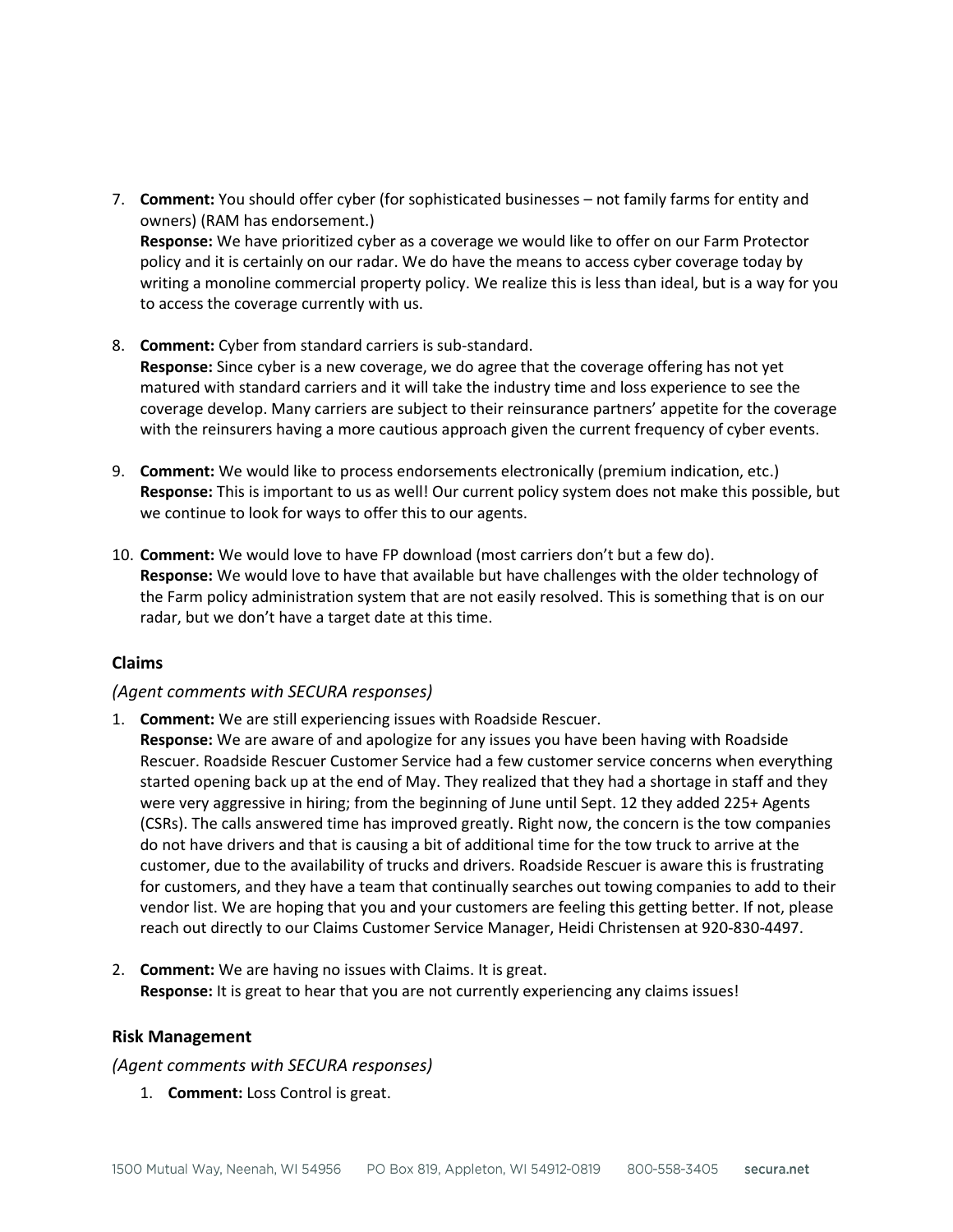2. **Comment:** Andrea in Risk Management is great.

**Response:** Thank you for the kind words, we feel the same way about Andrea and the whole Risk Management team!

## **Miscellaneous**

## *(Agent comments with SECURA responses)*

- 1. **Comment:** We are unhappy with Reference Connect. It is difficult to use. **Response:** We are sorry to hear that you struggle with Reference Connect. Please reach out to your sales manager or our Agency Tech Support team to set up additional training if needed.
- 2. **Comment:** Sales Managers are terrific. We have a great relationship. They are very engaged and have a pulse on everything.
- 3. **Comment:** What are your state expansion plans? We would love to see you write in South Dakota and Nebraska and/or warm weather states for snow birds. **Response:** It is our desire to enter more states in the very near future. We just launched Pennsylvania with Specialty Lines, and we will be following with Commercial Lines in 2022. We are working on identifying our next state as we research the best opportunities and fit for SECURA and our agency partners.
- 4. **Comment:** Your training is great. **Response:** I'm glad you enjoy our training. We are currently working on scheduling classes and webinars for 2022, so watch for those on AgentLink or in your inbox.
- 5. **Comment:** We would like to see management system training. **Response:** From our interactions with the agency management systems they really want their agents to contact them directly for training on their systems. This allows for consistency on the use of the agency management systems and awareness for when they have issues or need to make updates for the agency needs.
- 6. **Comment:** You have some of the best sell sheets available. We would like to see more on Risk Management though. The look though maybe appears outdated. **Response:** Thank you for this feedback! We strive to provide a variety of sell sheets and marketing materials that are easy for you to download, order, and use with your clients. We are currently working on some additional Risk Management materials and will share more information when they are available.
- 7. **Comment:** We would like help with social media content (not SECURA branded though) for agencies to use on their social media. **Response:** This is a great suggestion and something our Marketing Department is currently exploring. We will share more information in the future!